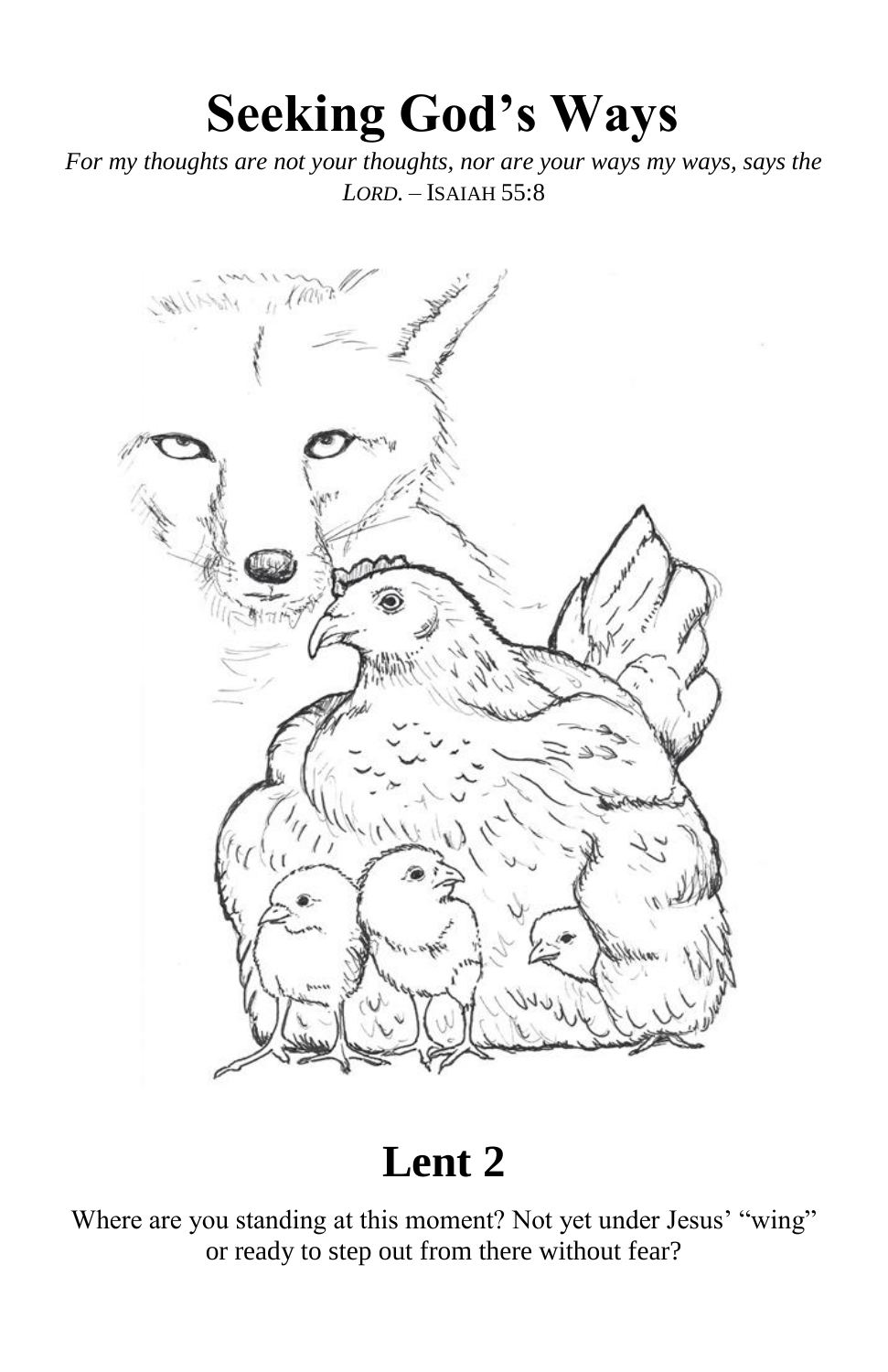# **From Fear to Compassion**

March 13, 2022

Prelude Ruthie Saunders

| Welcome and Call to Worship                                     |                                           | Merle & Mary Hochstedler       |  |  |  |  |
|-----------------------------------------------------------------|-------------------------------------------|--------------------------------|--|--|--|--|
| Songs                                                           |                                           | <b>Nick Stoltzfus</b>          |  |  |  |  |
|                                                                 | Mighty to Save                            |                                |  |  |  |  |
|                                                                 | Amazing Grace (My Chains Are Gone)        |                                |  |  |  |  |
| Lighting the Peace Lamp*                                        |                                           |                                |  |  |  |  |
| Responsive Reading**                                            |                                           |                                |  |  |  |  |
|                                                                 | Prayer of Confession & Words of Assurance |                                |  |  |  |  |
| Offering                                                        | Please pass the friendship pads           |                                |  |  |  |  |
| (Gifts are for Mennonite Education unless designated otherwise) |                                           |                                |  |  |  |  |
| Song                                                            | When the Storms of Life Are Raging        | VT 595                         |  |  |  |  |
| Children's time                                                 |                                           | Mark & Krista Daniels and Revy |  |  |  |  |
| Scripture                                                       | Luke 13:31-35; Philippians 3:17-4:1       |                                |  |  |  |  |
| Sermon                                                          | "From Self to Others"                     | Cindy Voth                     |  |  |  |  |
| Song of response                                                | <b>Beauty for Brokenness</b>              | VT 712                         |  |  |  |  |
| Congregational prayer                                           |                                           | <b>Frances Ringenberg</b>      |  |  |  |  |
| Blessing for Cindy Voth's leave                                 |                                           | Marty Lehman                   |  |  |  |  |
| Benediction                                                     |                                           |                                |  |  |  |  |
| Sending song                                                    | God Be With You Till We Meet Again        | VT 840                         |  |  |  |  |

VT = Voices Together; SJ = *Sing the Journey; SS = Sing the Story* 

<sup>\*</sup>We light the peace lamp every Sunday to lament all unnecessary and violent loss of life around the world.

<sup>\*\*</sup>Notice the dark purple boxes resting on the worship center. Each Sunday, the action taken with these boxes will symbolize how we can think we have God's ways figured out and boxed up neatly, only to be surprised to learn God has infinitely more to reveal to us.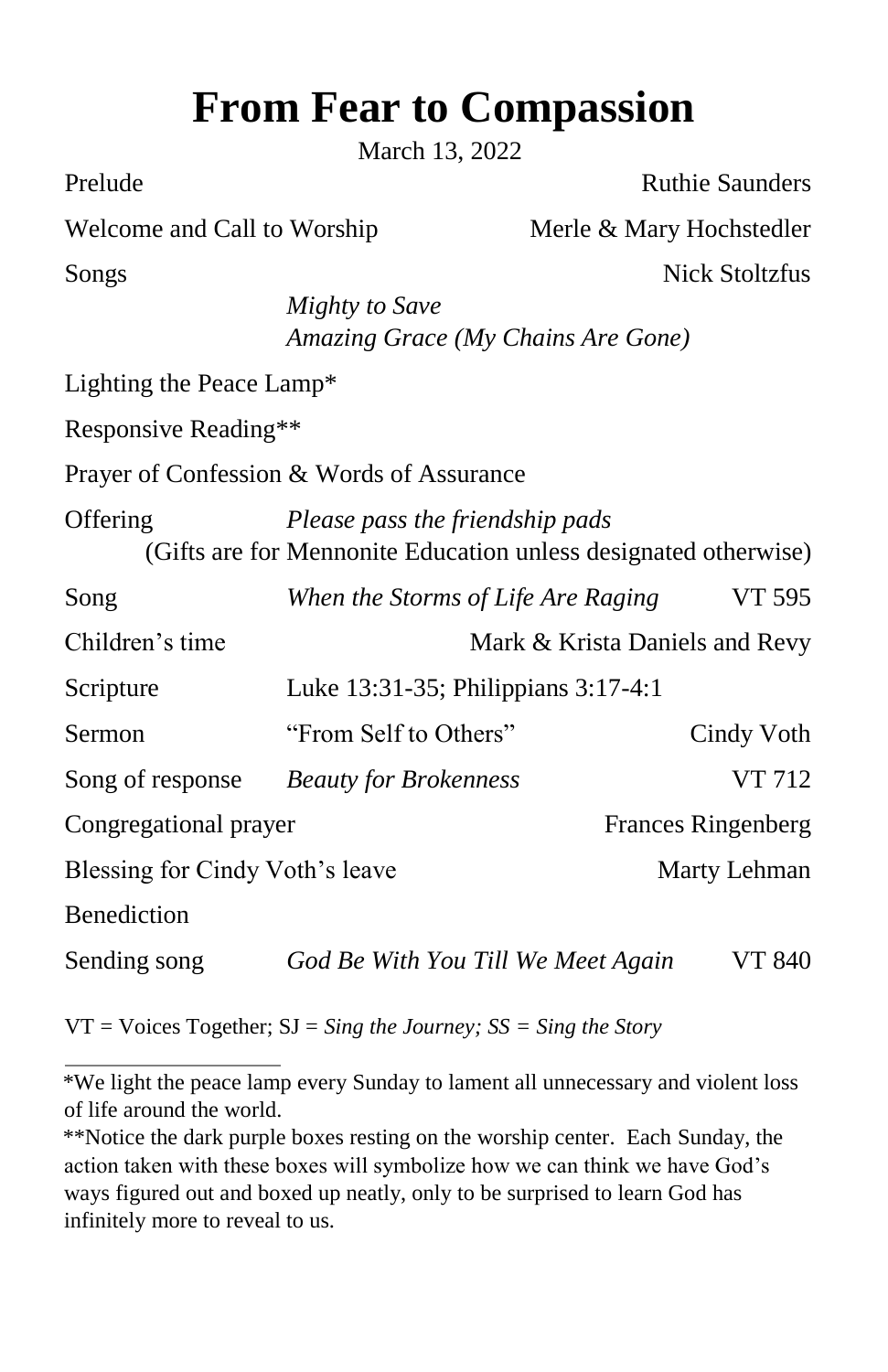Thank you to Loanne Harms for creating the visuals for this Lenten Season.

# **Prayers for Brothers and Sisters**

Pray for the Holy Spirit's guidance as *WMC Stephen Leaders* anticipate the need to recruit and train additional Stephen Ministers in the near future.

Mennonite Mission Network requests prayer for *Prince of Peace Mennonite Church and the Service Adventure unit* in Anchorage, Alaska, as Zaden Issah, Sam Setiawan and leader Michael Oyer recently welcomed three new participants from Germany: Sarah Huber, Alexander Mantler and Daniel Schumacher. Ask God to bless their transition to a larger household.

This week we remember in prayer young adult *Anna Myers* who is Ecuador this spring with Goshen College's Study-Service Term.

*Indiana Michigan Mennonite Conference leaders* as they prepare for the *Spring Summits* (formerly Regional Meetings) on March 19 at Fairhaven Mennonite Church (Fort Wayne, IN) and March 26 (via Zoom).

We give thanks for *all who are volunteering* with youth and children's programs at Waterford. We pray that sponsors, teachers, and mentors will have a wellspring of energy, insight, and joy in their service roles.

# **Welcome Guests**

We are glad to have you join us in worship today. If you have young children, there are sermon boards for children outside the sanctuary doors; please pick one up as you enter. Large print copies of the hymnal and hearing aid systems are available from the ushers.

#### **Waterford Mennonite Church**

65975 State Road 15, Goshen, IN 46526 Phone 574.533.5642. E-mail: [office@waterfordchurch.org](mailto:office@waterfordchurch.org) Website: [www.waterfordchurch.org](http://www.waterfordchurch.org/)